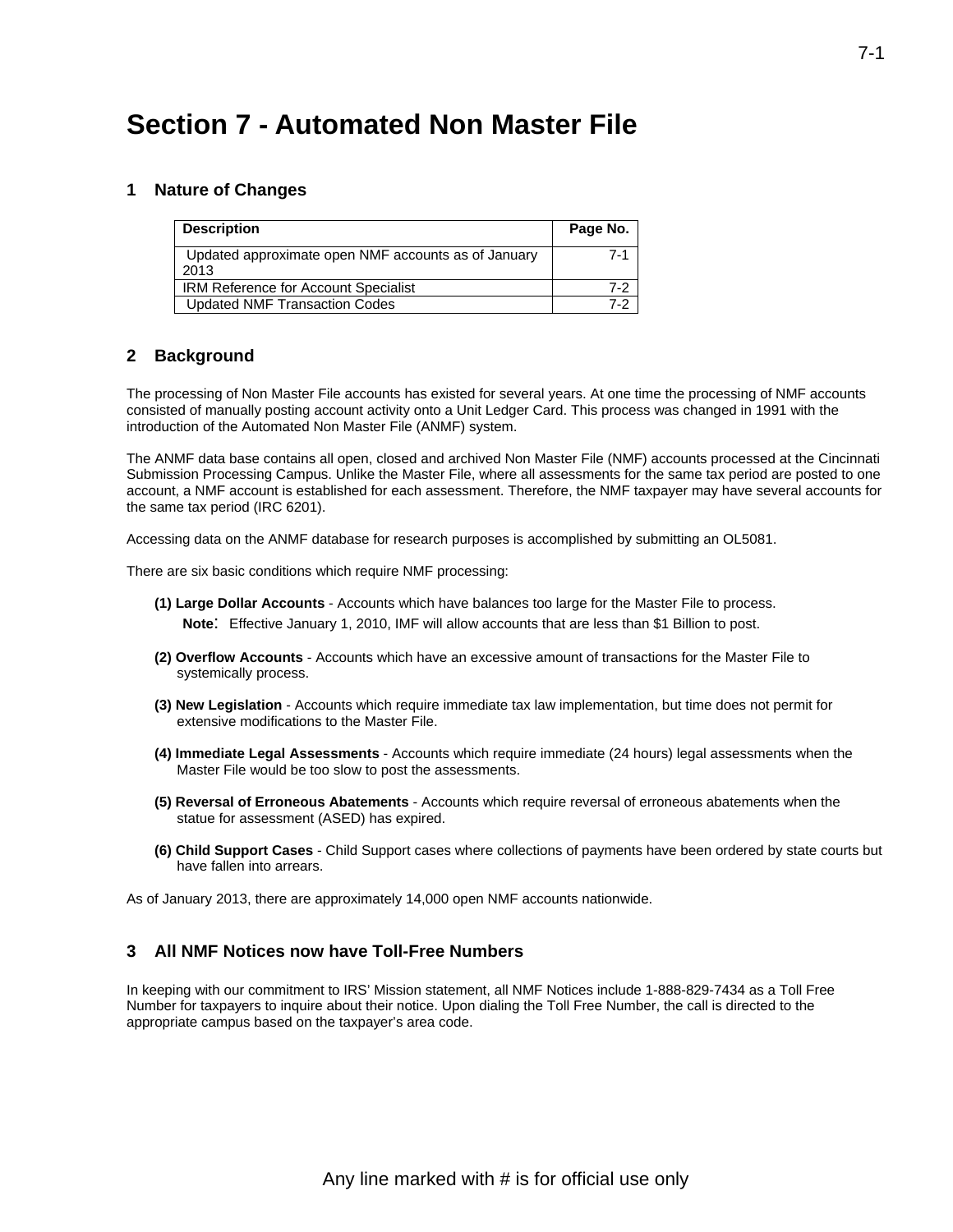## **4 Account Specialist**

The NMF Account Specialist provides technical assistance on complex Non-Master File issues and individual accounts and performs similar work as that found in the majority of non-supervisory positions assigned to the unit. Complete details are available in IRM 3.17.46.

## **5 NMF Customer Service Representative (CSR)**

There are Customer Service Representatives (CSR) at each campus designated to respond to NMF taxpayers calling the Toll Free Number. CSRs access the ANMF system to review the taxpayer's account and reply accordingly. Procedures in handling NMF accounts are incorporated into the Customer Service IRM 21.

### **6 User Friendly Transcript**

A "Taxpayer Friendly" transcript can be requested on NMF. This transcript should be sent to the taxpayer in lieu of a hand written tax account. (For more details see IRM 3.17.46.13.2).

#### **7 Pocket Vest Guide**

Pocket Vest Guide Document 10978 is available through your local SID Site. It contains a MF to NMF Conversion chart, Pending Transcription Identification Codes, frequently used Toll Free Numbers, Abstract Codes, Doc Codes, MFTs, True Tax Class and other information.

#### **8 Business Operating Division (BOD) Codes and Client Codes**

In October 2000, the ANMF database was updated with the respective BOD Codes (BODC) from the Master File accounts as indicated below. Originators are responsible for annotating the BODC on all documentation for processing to NMF.

| MF         | <b>BOD</b>                                                                      | <b>BODC</b> | ΜF          | <b>BOD</b>                                                      | <b>BODC</b> |  |
|------------|---------------------------------------------------------------------------------|-------------|-------------|-----------------------------------------------------------------|-------------|--|
| IMF        | Wage & Investment                                                               | WI          | <b>BMF</b>  | Large & Mid-Sized Business<br>$(T/C 150$ is $> $10,000,000.00)$ | LM          |  |
| <b>BMF</b> | <b>Small Business &amp; Self Employed</b><br>$(T/C 150$ is $<$ \$10,000,000.00) | SВ          | <b>EPMF</b> | Tax Exempt & Government Entities                                | TЕ          |  |

Each Business Operating Division is responsible for assigning the BODC to the taxpayer's account. The purpose of these codes is to further categorize the taxpayer's account within the BOD.

#### **9 Child Support**

The ANMF system provides a means for assessing, collecting and reporting of Full Collection Child Support payments.

٦

**#** 

#### **10 Transaction Codes**

| NMF TC | MF TC | D/C | <b>Remarks</b>             |  |
|--------|-------|-----|----------------------------|--|
|        | 011   |     | EIN, SSN Change            |  |
|        | 013   |     | Name Change                |  |
|        | 014   |     | Address Change             |  |
|        | 015   |     | Location and/or Zip Change |  |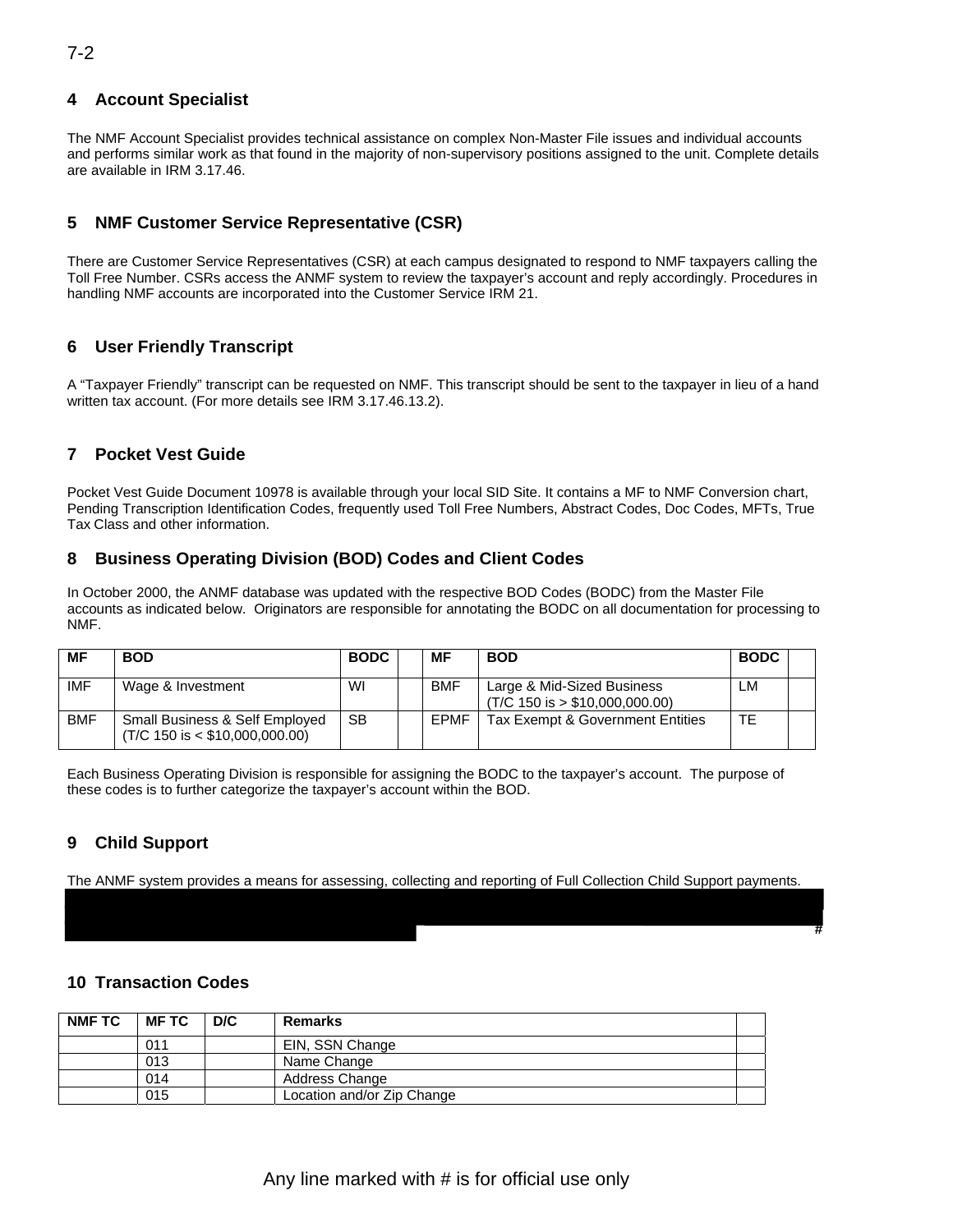| <b>NMF TC</b>            | <b>MFTC</b>  | D/C                        | <b>Remarks</b>                                                     |
|--------------------------|--------------|----------------------------|--------------------------------------------------------------------|
| X-ref field only on ANMF |              |                            | Spouse SSN Change                                                  |
|                          | 030          | D                          | Loc Code Change                                                    |
|                          | 150          |                            | <b>Tax Assessment Return</b>                                       |
|                          | 150          |                            | Entity Created by TC 150                                           |
|                          | 160          | D                          | Manually Computed Delinquency Penalty                              |
|                          | 161          | $\overline{C}$             | <b>Abate Delinquency Penalty</b>                                   |
|                          | 170          | D                          | <b>ES Tax Penalty</b>                                              |
|                          | 171          | $\overline{\text{c}}$      | <b>Abate ES Tax Penalty</b>                                        |
|                          | 180          | D                          | Deposit Penalty (FTD)                                              |
|                          | 181          | $\overline{\text{c}}$      | <b>Abate Deposit Penalty (FTD)</b>                                 |
| 340                      | 190          | D                          | Manually Assessed Interest - Transferred in (See TC 370)           |
| 341                      | 191          | $\overline{\text{c}}$      | Abate Assessed Interest - Transferred in                           |
|                          | 200          | D                          | <b>Identification Number Penalty</b>                               |
|                          | 201          | $\overline{\text{c}}$      | Abate TC 200                                                       |
|                          | 234          | D                          | Manual Daily Delinquency Penalty                                   |
|                          | 235          | $\overline{\text{c}}$      | Abate TC 234/238                                                   |
| 234                      | 238*         | D                          | <b>Generated Daily Delinquency Penalty</b>                         |
| 235                      | 239*         | $\overline{\text{c}}$      | <b>Abate Daily Delinquency Penalty</b>                             |
|                          | 240          | $\overline{D}$             | <b>Miscellaneous Penalty</b>                                       |
|                          | 241          | $\overline{\text{c}}$      | <b>Abate Miscellaneous Penalty</b>                                 |
|                          | 246*         | D                          | Form 1065 - Missing Information                                    |
|                          | 270          | D                          | Failure to Pay Tax Penalty (Manual)                                |
|                          | 271          | $\overline{\text{c}}$      | Abate FTP Tax Penalty (Manual)                                     |
|                          | 276*         | $\overline{D}$             | FTP Tax Penalty                                                    |
|                          | $277*$       | $\overline{\text{c}}$      | Abate FTP Tax Penalty                                              |
|                          | 280          | D                          | Bad Check Penalty (manually assessed)                              |
|                          | 281          | $\overline{\text{c}}$      | Bad Check Penalty (Manually abated)                                |
|                          | 286*         | D                          | Bad Check Penalty (Systemically assessed)                          |
|                          | 287*         | $\overline{\text{c}}$      | Bad Check Penalty (Systemically abated)                            |
|                          | 290          | D                          | <b>Additional Tax Assessment</b>                                   |
|                          | 291          | $\overline{\text{c}}$      | Abate Prior Tax Assessment                                         |
|                          | 294*         | D                          | Adjusts TC 295 or 305                                              |
|                          | 295*         | $\overline{\text{c}}$      |                                                                    |
|                          |              | D                          | Tax Decrease with int. Date                                        |
|                          | 298*<br>299* | $\overline{\text{c}}$      | Additional Assess with Int. Date<br>Abate Prior Tax with Int. Date |
| 291                      |              |                            |                                                                    |
|                          | 300          | D<br>$\overline{\text{c}}$ | <b>Examination Tax Assessment</b><br>Abate Prior Tax Assessment    |
|                          | 301          |                            |                                                                    |
| 300                      | $304*$       | D                          | Examination Adjust TC 305 or 295                                   |
| 301                      | 305*         | $\mathsf{C}$               | Exam tax decrease with Int. Date                                   |
| 300                      | $308*$       | $\overline{D}$             | Additional Tax Assess with Int. Date                               |
| 301                      | 309*         | $\mathsf C$                | Abate TC 308                                                       |
|                          | 310          | $\overline{D}$             | Penalty - Failure to Report Income from Tips                       |
|                          | 311          | С                          | Abate TC 310                                                       |
|                          | 320          | $\overline{D}$             | <b>Fraud Penalty</b>                                               |
|                          | 321          | $\overline{\text{c}}$      | <b>Abate Fraud Penalty</b>                                         |
| 340                      | $336*$       | $\overline{D}$             | <b>Interest Assessment</b>                                         |
| 341                      | 337*         | $\overline{C}$             | Abate Assessment Interest                                          |
|                          | 340          | D                          | <b>Restrict Interest Assessment</b>                                |
|                          | 341          | $\overline{\text{c}}$      | <b>Restricted Interest Abatement</b>                               |
|                          | 350          | $\overline{D}$             | <b>Negligence Penalty</b>                                          |
|                          | 351          | $\overline{\text{c}}$      | Abate Negligence Penalty                                           |
|                          | 360          | D                          | Fees and Collection Costs                                          |
|                          | 361          | $\overline{C}$             | Abate Fees and Collection Costs                                    |
| N/A                      | 370          | D                          | Account Transfer-in (shows on MF only)                             |
| 607                      | $380*$       | $\overline{D}$             | Overpayment cleared manually under \$1.00                          |
| 607                      | 386*         | D                          | Clearance of Overpayment less than \$1.00                          |
| 608                      | 388*         | $\overline{D}$             | Statue Expiration Clearance to Zero Balance and Removal            |
| 609                      | 389          | C                          | Reversal of Statute Expiration                                     |
|                          | 400          | $\overline{\text{c}}$      | <b>Account Transfer-out</b>                                        |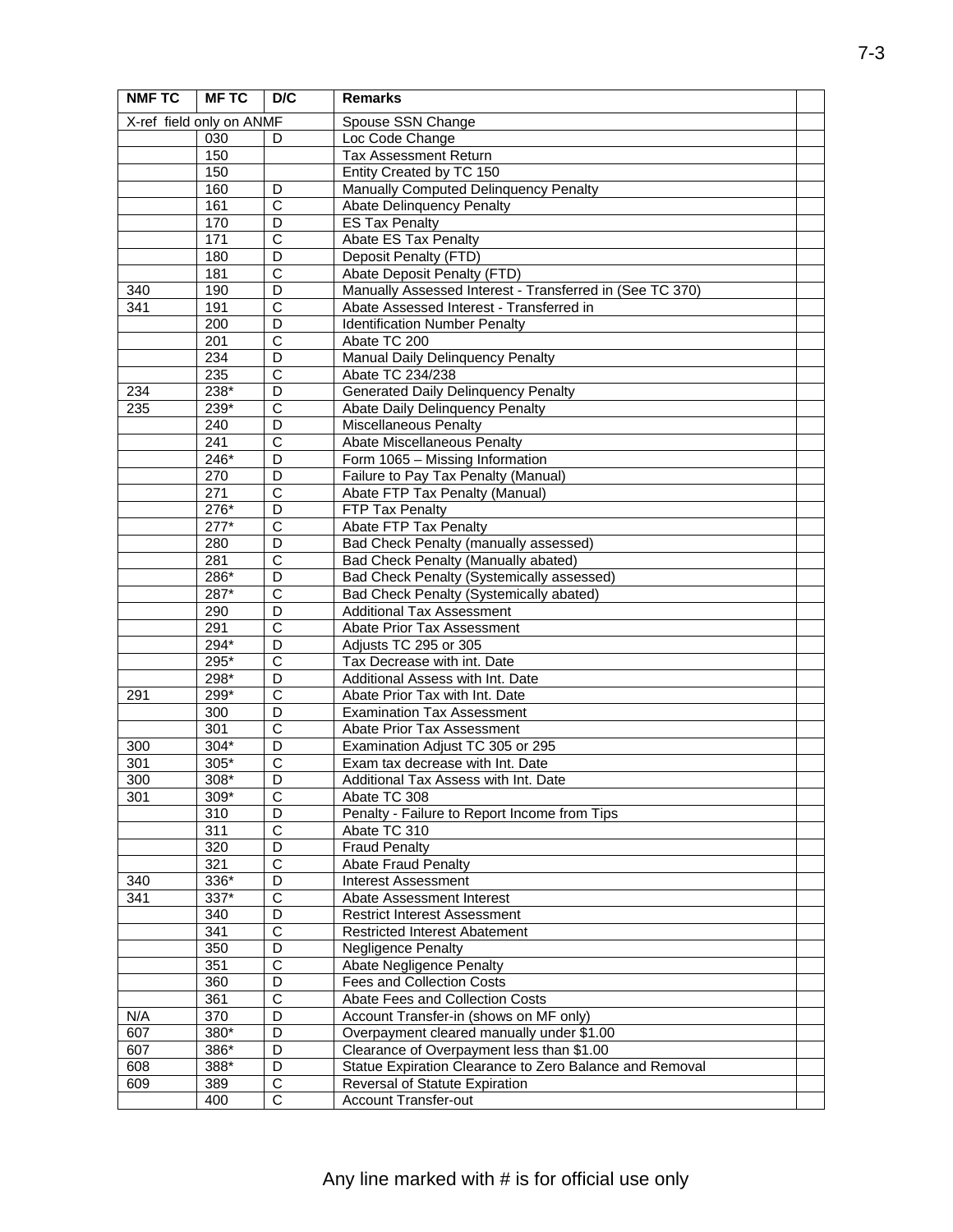| <b>NMF TC</b> | <b>MFTC</b>       | D/C                        | <b>Remarks</b>                                                          |  |
|---------------|-------------------|----------------------------|-------------------------------------------------------------------------|--|
| 608           | 402               | D                          | Account Re-Transferred-in                                               |  |
|               | 430               | $\mathsf{C}$               | <b>Estimated Tax Declaration</b>                                        |  |
|               | 470               |                            | TP Claim Pending                                                        |  |
|               | 471               |                            | Reversal of TP Claim Pending                                            |  |
|               | 472               |                            | Reversal of Taxpayer Claim Pending                                      |  |
|               | 480               |                            | Offer-in Compromise Pending                                             |  |
|               | 481               |                            | Offer-in Compromise Rejected                                            |  |
|               | 482               |                            | Offer-in Compromise Withdrawn                                           |  |
|               | 483               |                            | Correction of TC 480                                                    |  |
|               | 500               |                            | <b>Military Deferment</b>                                               |  |
|               | 502               |                            | TC 500 Error Correction                                                 |  |
|               | 520               |                            | <b>IRS</b> Litigation                                                   |  |
|               | 521               |                            | Reverse IRS Litigation                                                  |  |
|               | $\overline{522}$  |                            | TC 520 Error Correction                                                 |  |
|               | 524               |                            | <b>Collateral Pending</b>                                               |  |
|               | 525               |                            | Reverse TC 524                                                          |  |
|               | 531               |                            | Reverse TC 530                                                          |  |
|               | 532               |                            | Correction of TC530 Processed in Error                                  |  |
| 530           | 534*              | C<br>D                     | <b>Expired Balance Write-off</b>                                        |  |
| 531           | 535*              |                            | Reversal of TC 534                                                      |  |
| 531           | $\overline{537*}$ |                            | Reversal of Uncollectible Status                                        |  |
|               | 550<br>582        |                            | <b>Collection Statute Extension</b><br>Indicates Federal Tax Lien Filed |  |
|               | 583               |                            | Reverses TC 582                                                         |  |
|               | 606               | $\overline{C}$             | <b>Small Debit Cleared</b>                                              |  |
|               | 607               | D                          | <b>Small Debit Cleared</b>                                              |  |
|               | 608               | $\overline{C}$             | <b>Collection Statute Expiration cleared</b>                            |  |
|               | 609               | D                          | Reverse CSED cleared                                                    |  |
|               | 610               | $\overline{\text{c}}$      | Payment received with return                                            |  |
|               | 611               | $\overline{D}$             | Check Returned Unpaid by Bank                                           |  |
|               | 612               | D                          | Reverse Payment with return                                             |  |
|               | 640               | $\overline{C}$             | <b>Advanced Payment</b>                                                 |  |
|               | 641               | D                          | Designated Advanced Payment Returned Unpaid by Bank                     |  |
|               | 642               | D                          | <b>Advanced Payment Error</b>                                           |  |
|               | 650               | $\overline{\text{c}}$      | <b>FTD Credit</b>                                                       |  |
|               | 651               | D                          | Federal Tax Deposit (FTD) Returned Unpaid by Bank                       |  |
|               | 652               | $\overline{D}$             | Error FTD Credit                                                        |  |
|               | 661               | D                          | Estimated Tax Payment Returned Unpaid by Bank                           |  |
|               | 662               | D                          | Error on Estimated Payment                                              |  |
|               | 670               | $\overline{c}$             | Subsequent Payment                                                      |  |
|               | 671               | D                          | Subsequent Payment Returned Unpaid by Bank                              |  |
| 670           | $678*$            | $\overline{\text{c}}$      | Credit for Treasury Bond                                                |  |
| 672           | 679*              | D                          | Reversed TC 678                                                         |  |
|               | 680               | $\overline{C}$             | <b>Designated Interest Payment</b>                                      |  |
|               | 681               | D                          | Designated Interest Payment Returned Unpaid by Bank                     |  |
|               | 682               | D                          | Correction of 680 Processed in Error                                    |  |
|               | 690               | $\overline{\text{c}}$      | <b>Designated Penalty Payment</b>                                       |  |
|               | 691               | D                          | Designated Penalty Payment Returned Unpaid by Bank                      |  |
|               | 692               | D<br>$\overline{\text{c}}$ | TC 690 Error Correction                                                 |  |
|               | 694<br>695        | D                          | Designated Payment of Fees and Collection Costs<br>Reverses TC 694      |  |
|               | 700               | $\overline{\text{c}}$      | <b>Credit Applied</b>                                                   |  |
| 702           | $701*$            | D                          | Reverse TC 706                                                          |  |
|               | 702               | D                          | TC 700 Error Correction                                                 |  |
| 700           | 706*              | $\overline{C}$             | Overpayment Applied From Another Tax Module                             |  |
|               | 710               | $\overline{\text{c}}$      | Credit Elect Overpayment Applied                                        |  |
|               | $\overline{712}$  | $\overline{D}$             | TC 710 or 716 Error Correction                                          |  |
|               | 716               | $\overline{C}$             | <b>Credit Elect Overpayment Applied</b>                                 |  |
| 841           | 720*              | $\overline{C}$             | Refund Payment                                                          |  |
|               |                   |                            |                                                                         |  |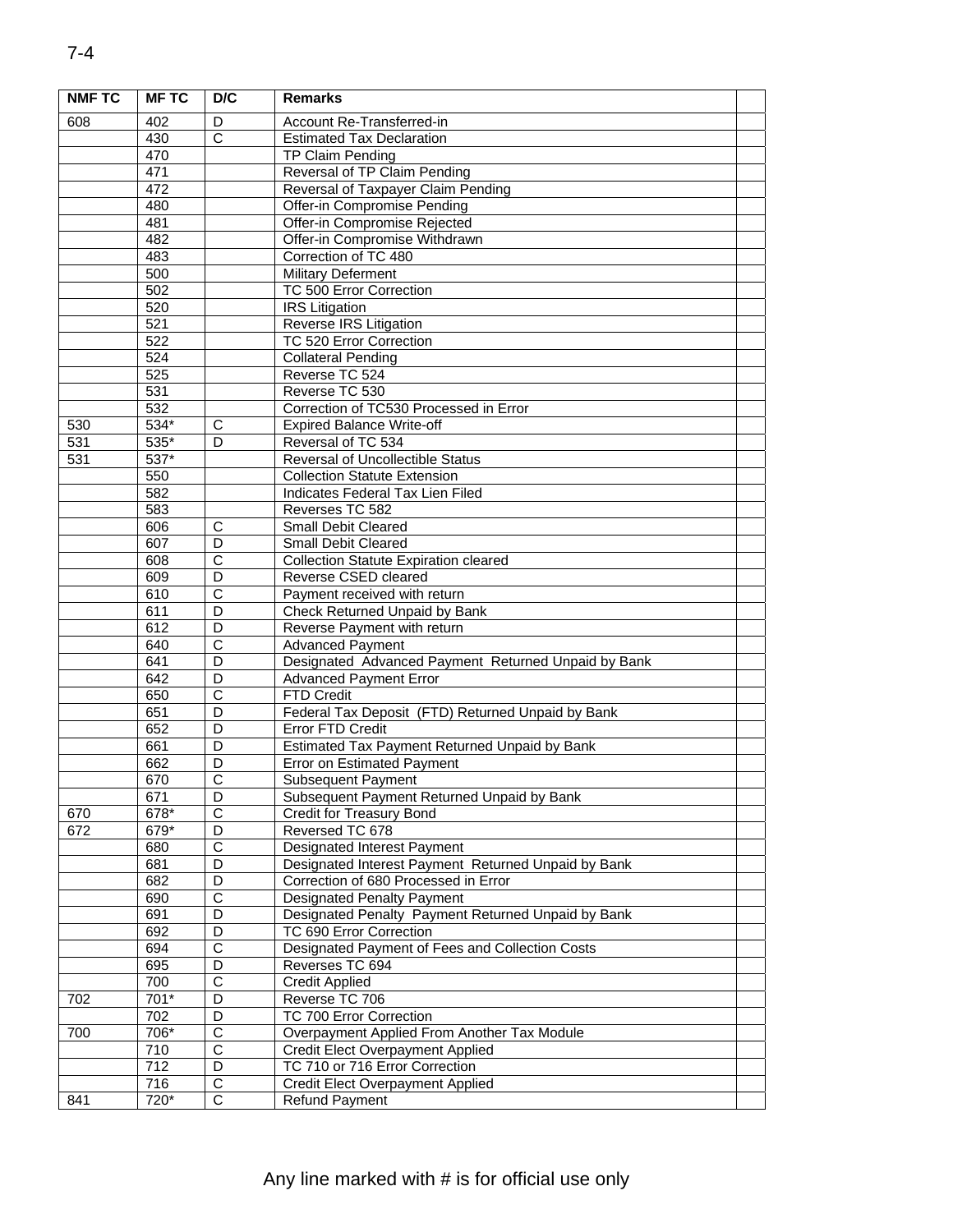| <b>NMFTC</b> | <b>MFTC</b>      | D/C                   | <b>Remarks</b>                                               |  |
|--------------|------------------|-----------------------|--------------------------------------------------------------|--|
| 843          | $721*$           | D                     | <b>Bad Check Refund Repayment</b>                            |  |
| 843          | 722*             | D                     | TC 720 Error Correction                                      |  |
|              | 730              | $\overline{C}$        | Overpayment Credit Interest Applied                          |  |
| 730          | 736*             | $\overline{\text{c}}$ | Interest Overpayment Applied                                 |  |
|              | 740              | $\overline{\text{c}}$ | Undelivered Refund Check Deposited                           |  |
|              | 742              | D                     | Correction of TC 740 Processed in Error                      |  |
| 700          | 756*             | С                     | Overpayment Interest from IMF                                |  |
|              | 760              | $\overline{C}$        | <b>Substantiated Payment</b>                                 |  |
|              | 762              | $\overline{D}$        | Correction of TC 760 Processed in Error                      |  |
|              | 764              | $\overline{\text{c}}$ | <b>Earned Income Credit</b>                                  |  |
|              | 765              | D                     | Earned Income Credit Reversal                                |  |
|              | 766              | C                     | Refundable Credit Allowance                                  |  |
|              | 767              | D                     | Reverses TC 768                                              |  |
| 764          | 768*             | $\overline{\text{c}}$ | <b>Earned Income Credit</b>                                  |  |
|              | 770              | $\overline{\text{c}}$ | Interest Due Taxpayer                                        |  |
|              | 771              | D                     | TC 770 or 776 Int. Reversal                                  |  |
|              | 772              | D                     | TC 770 or 776 Error Correction                               |  |
| 770          | $776*$           | C                     | Interest Due on Overpayment                                  |  |
|              | 777              | D                     | Reversal Interest Due Taxpayer                               |  |
|              | 780              |                       | Master File Account Compromise                               |  |
|              | 781              |                       | Defaulted Account Compromise                                 |  |
|              | 782              |                       | TC 780 Error Correction                                      |  |
| 700          | 790*             | С                     | Manual Overpayment from IMF                                  |  |
| 820          | 792*             | D                     | TC 790 or 796 Error Correction                               |  |
| 700          | 796*             | $\overline{\text{c}}$ | Overpayment Credit from IMF                                  |  |
|              | 800              | $\overline{\text{c}}$ | Credit for Withheld Taxes and Excess FICA                    |  |
| 802          | 807              | D                     | Withholding Credits Reversed                                 |  |
|              | 820              | D                     | <b>Credit Transferred</b>                                    |  |
| 822          | 821*             | $\overline{C}$        | Reverses TC 826                                              |  |
|              | $\overline{822}$ | $\overline{\text{c}}$ | Reverses TC 820                                              |  |
| 820          | 824*             | D                     | CR Transfer Releases 130 Frz                                 |  |
| 820          | $826*$           | $\overline{D}$        | Overpayment Transferred                                      |  |
|              | 830              | D                     | <b>Credit Elect Transferred</b>                              |  |
|              | 832              | $\overline{\text{c}}$ | TC 830 or 836 Correction                                     |  |
| 830          | 836*             | D                     | <b>Credit Elect Transferred</b>                              |  |
|              | 840              | D                     | <b>Refund Prior to Settlement</b>                            |  |
|              | 841              | $\overline{\text{c}}$ | <b>Cancelled Refund Deposited</b>                            |  |
|              | 842              | C                     | <b>Refund Deletion</b>                                       |  |
| 840          | 843              | D                     | Check Cancellation Reversal (TC 841) Returned Unpaid by Bank |  |
|              | 850              | D                     | Overpayment Int. Transferred                                 |  |
|              | 851              | C                     | Reverse TC 856                                               |  |
|              | 852              | $\overline{C}$        | Correction of TC 850                                         |  |
| 850          | 856*             | D                     | Overpayment Int. Transferred                                 |  |
|              | 860*             | D                     | Reverses An Erroneous Abatement after ASED has expired       |  |
|              | 862              | $\overline{\text{c}}$ | Reverses TC 860                                              |  |
| 850          | 876*             | D                     | Overpayment Int. Transfer to BMF                             |  |
| 820          | 890*             | D                     | Overpayment Cr. Transfer to BMF                              |  |
| 822          | 892*             | $\overline{C}$        | TC 890 or 896 Error Correction                               |  |
| 820          | 896*             | D                     | Overpayment Credit Offset                                    |  |
| 822          | 897*             | $\overline{C}$        | <b>DMF Offset Reversal</b>                                   |  |
|              | 912              |                       | Reverses TC 914                                              |  |
|              | 914              |                       | Active Intell. Investigation (a module)                      |  |

File are applicable on the Non Master File. However, there are some distinct differences. ( $D =$  Debit,  $C =$  Credit,  $* =$ Listed are the transaction codes used within the ANMF system. Almost all of the transaction codes used on the Master Transaction codes must be converted for NMF processing)